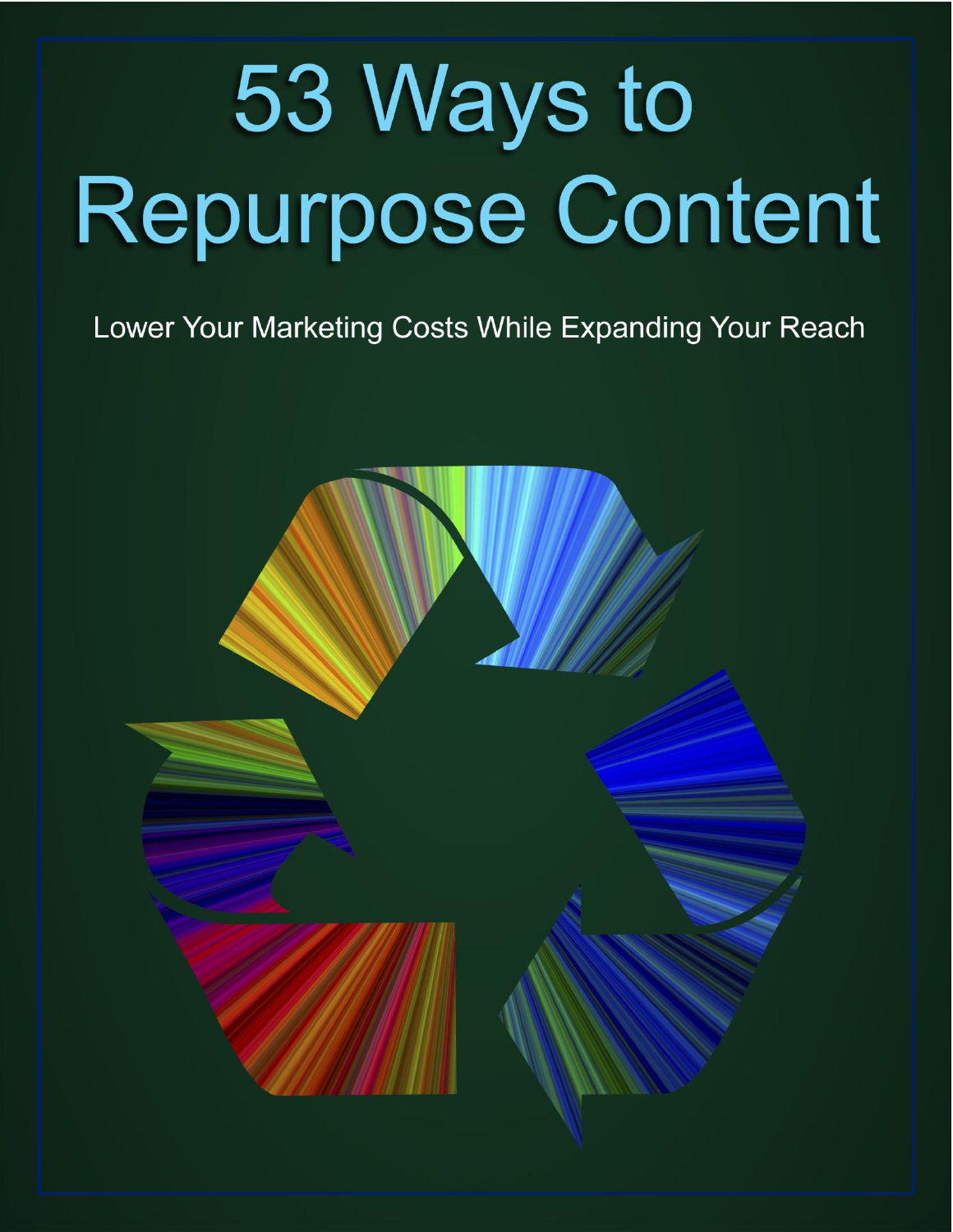# **Presented By Connie Ragen Green**



It becomes a lot simpler to create content for your needs when you repurpose the content that you've already created. If you realize that every piece of content that you create can be redone to use in a different format, content creation becomes much easier. Every single bit of content you create or purchase can be repurposed in some way to stretch its usefulness.

Why Should You Repurpose Content?

The main reason is that you need a lot of content to market your business online. It takes a long time to create content; therefore, you don't want to have to recreate the wheel each time. If you create one type of content, plan how you'll repurpose it. You'll lower your marketing costs and expand your reach at the same time.

What Are the Benefits of Repurposing Content?

Delivering consistent, valuable, informative, and useful content to your audience will ensure that they become loyal to you. They'll become lifelong customers and fans who will want to share what you're publishing because it's so easy to understand. People learn in different ways, and you'll show that you care about your audience by providing different ways for them to consume your content.

But, where and how are you going to get all the content created? You can outsource, of course, but it's important to understand how to come up with the different ideas for content creation that get results. Let's look at some different ways to repurpose content so that you get more out of the work that you do.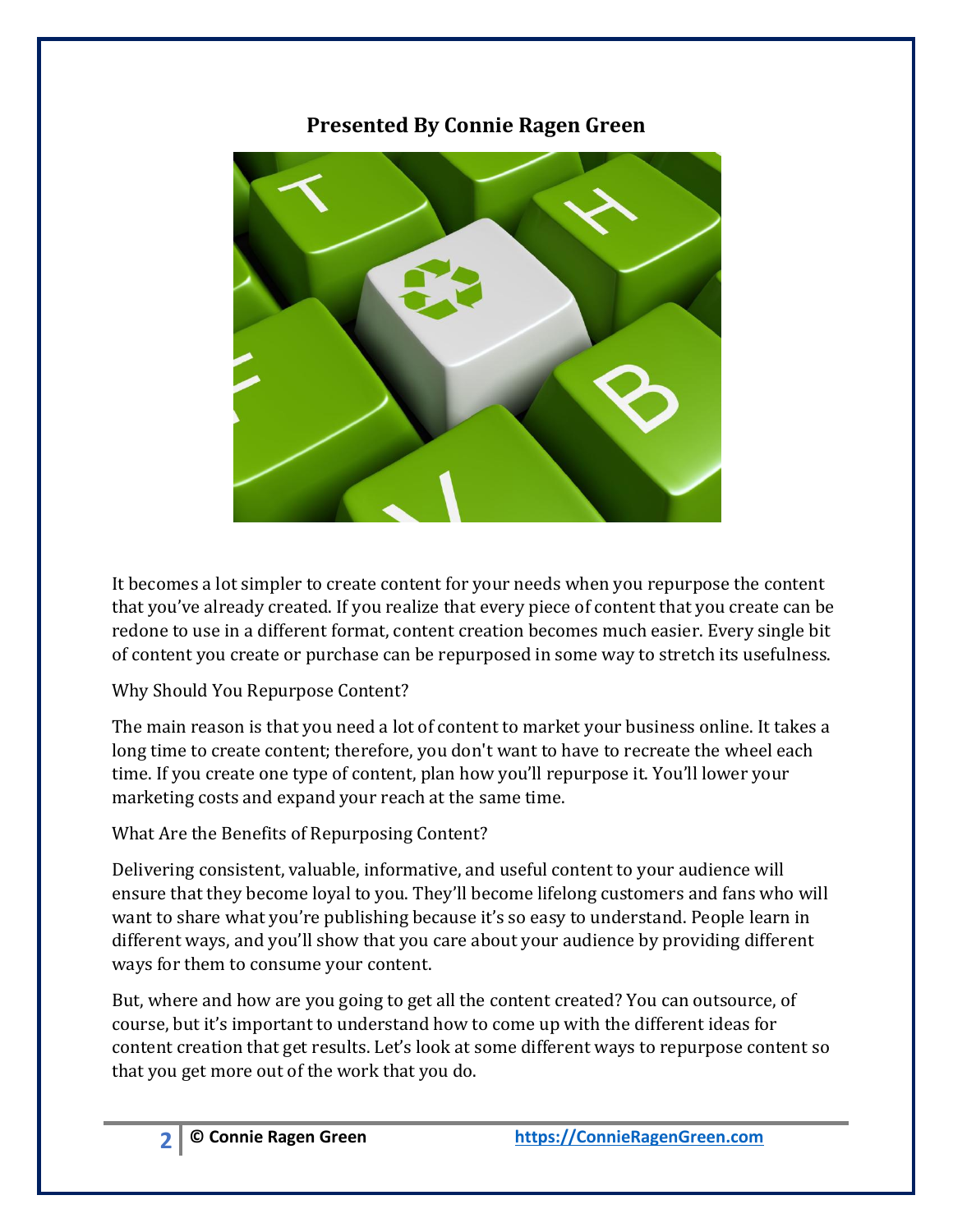# 1. Affiliate Marketing

If you have affiliates, create content for them to repurpose too. Create blog posts, emails series, images, infographics and more, giving them permission to recreate it into a different form if they desire to help their audience want to buy what you're selling. Use what you create in your own email messages and marketing too.

# 2. Articles

If you write articles for any publication at all, depending on your agreement with the publication you can save them and compile them to use in a book, as the basis for research, to create infographics, and more. When you write an article for any reason, it can be broken up into blog posts, or expanded and combined to become a book. You can also hand an article off to another writer and ask them to make it new again by rewriting it in a different way.

# 3. Audio Books

Sometimes it's easier to just record what you're thinking and then you can let someone else transcribe it. But you can also take any book and any article and turn it into an audio book. People love listening to books when they travel and exercise. You can even take a podcast series and turn it into an audio book.

#### 4. Blog Posts

A blog post can become a magazine article, the start of a book, the basis of a video for YouTube, or the subject matter of a webinar. A blog post with statistics in it can be repurposed into an infographic or a meme. If you have written a super-long blog post, turn it into a series of five to ten posts with internal linking.

The ideas will become endless as you start thinking of the work you do as just the start of the research. You've already done the research, so you may as well use what you know to create more content.

# 5. Book

Have you written a book or have you purchased a PLR eBook with rights to reuse how you see fit? If so, you can take any book and turn it into individual blog posts, a PowerPoint presentation, an e-course, and the topic of a webinar. Just take apart the eBook, add some of your own content such as new images, and you can turn any book into something else with just a little effort.

# 6. Brochures

Don't think that just because you're online, you don't need a brochure. You can create it as part of your about page or media page. Put it in PDF form so that they can download it, but also put it online so they can read it there. Expand on each area of the brochure online by linking to larger explanations for your offerings.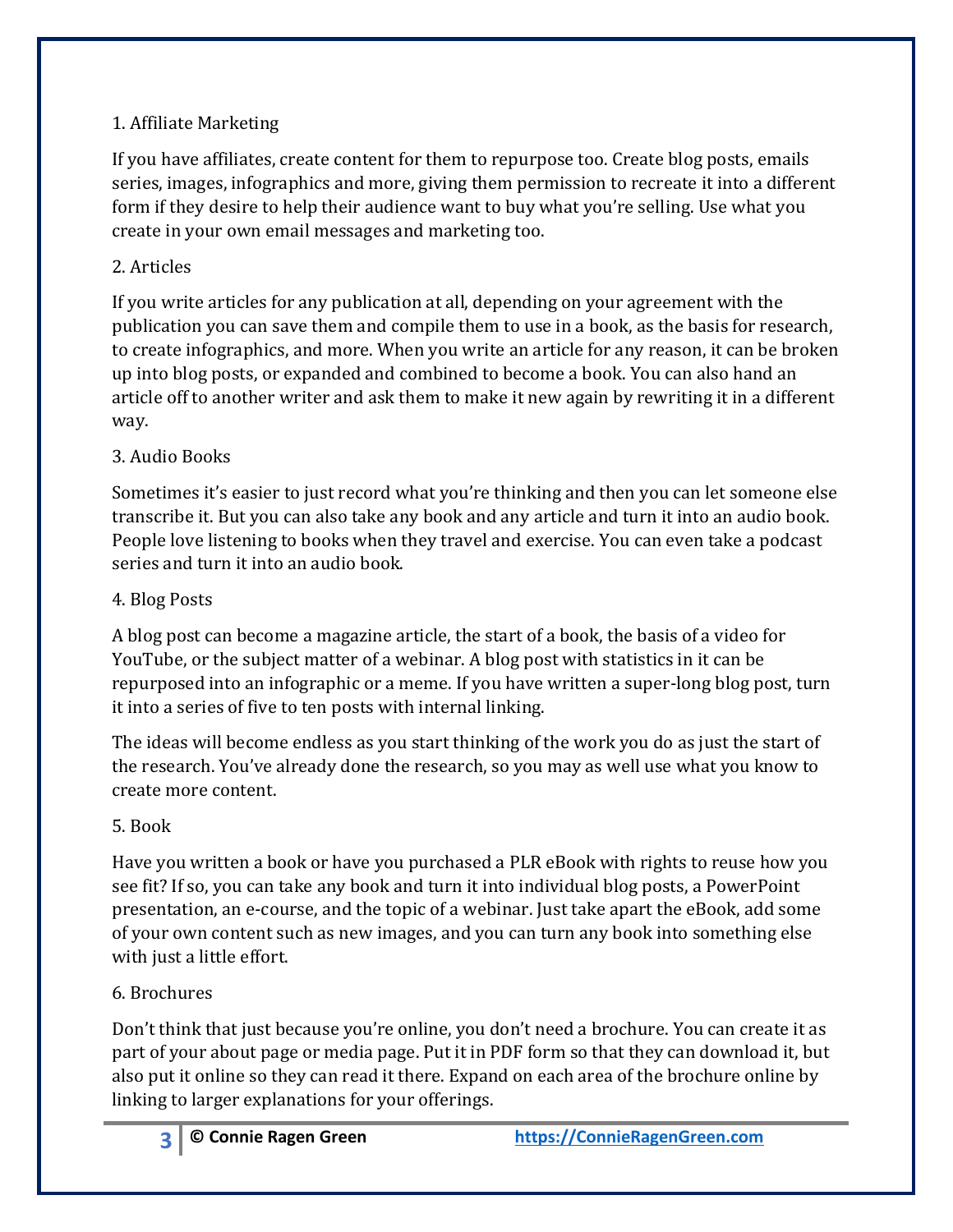#### 7. Case Studies

If you don't have case studies on your clients yet, then you'll want to create some. It's easy to do. All you do is send them a questionnaire, or you can interview them personally using Skype or Zoom.us. Get the interview transcribed and you have a case study.

Once you have a case study you can create a blog post, add experts to your email marketing, break out parts to use as testimonials, include portions in press releases, put part of it into a book, use as examples in webinars, videos and podcasts, and promote via social media. You may even be able to get your case study published in a trade publication.

#### 8. Content Syndication

If you have a popular blog or website with a lot of content, you can syndicate your work. The way to do this is to use a syndication network. This will enable you to get your blogs and articles in front of more views. Even CNN has promoted stories - just go to their home page. Check out Outbrain.com or Business2Community.com for more information about syndicating your content.

#### 9. Customer Questions

One of the best types of content to reuse are customer questions. This can also be audience questions. For example, if you are involved in groups on Facebook where your ideal customers ask questions and talk to each other, this is wonderful fodder for blog posts, webinars, YouTube videos, and even entire books. If you have customers who ask questions about your products after you answer them directly, turn your answer into a blog post and add these issues to your FAQs.

#### 10. Demos

Depending upon the type of business you have, there may be cause for creating product demonstrations. This is a great way to create content. Once you create the demonstration, you'll notice that you need expanded blogs and guides to help give your audience more information about your products and services. This increases the ways to repurpose the content.

#### 11. Discussions

Today, people love to discuss things online. They discuss under blog posts, YouTube videos, and in discussion groups on Facebook and LinkedIn. You can create content from discussions that are popular on any forum that is within your niche. You can start discussions to get more input from others, or you can read other people's groups and discussion topics. Don't forget to contribute to the discussion as well as recreating it for your own purposes.

#### 12. eBooks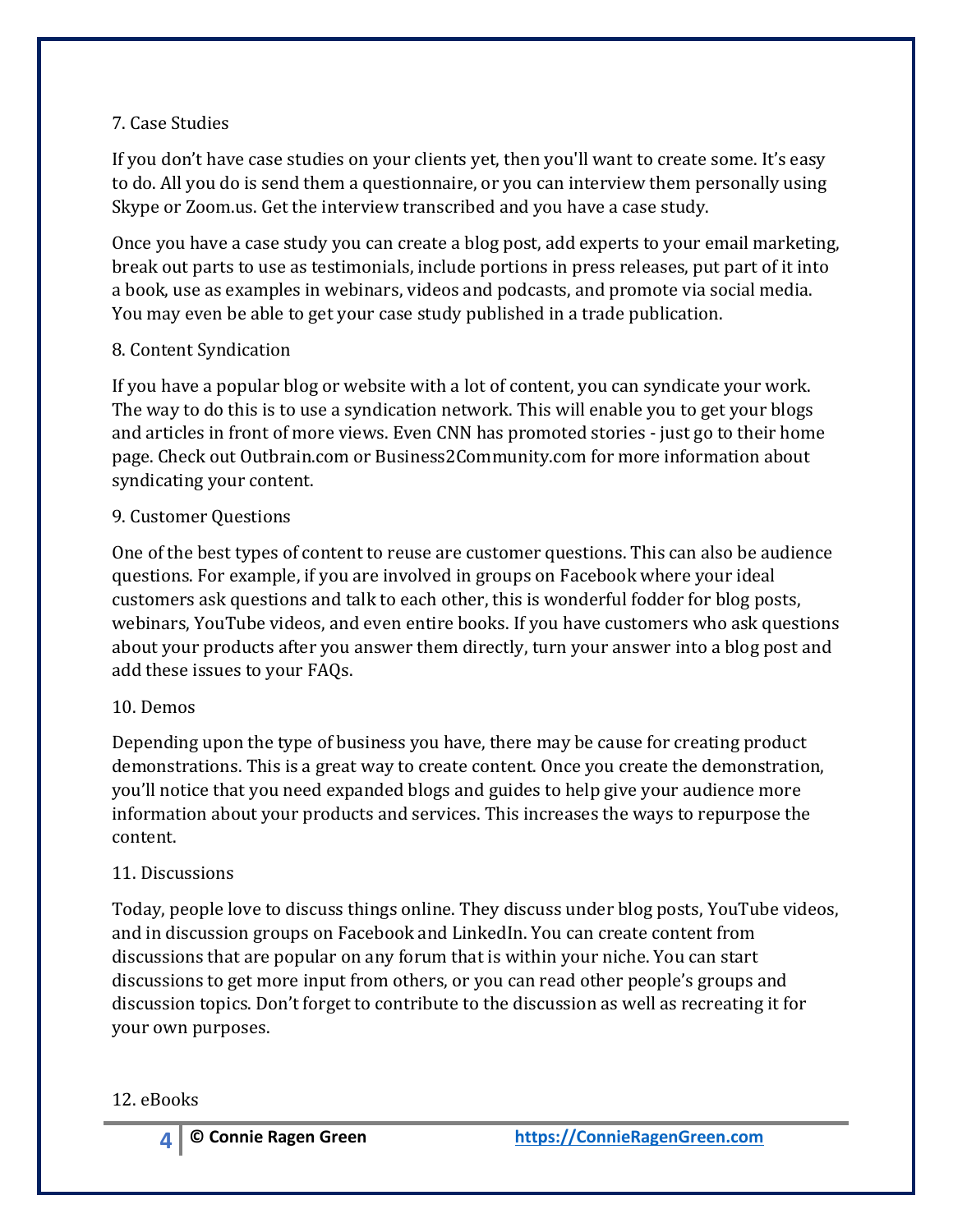Anytime you write an eBook, realize that you can turn it into individual blog posts, YouTube videos, podcasts, and more. For example, if your eBook has a lot of data in a chapter, you can turn that chapter into a wonderful infographic. You can also turn the eBook topic into a webinar by creating a slide deck from the information in the book.

# 13. Email Series

If you have created an email series, you can turn them into blog posts. Likewise, if you've created blog posts about anything, you should automatically create an email (or more) to go with the blog post so that you can point your email list subscribers to your website to read more.

# 14. Special Reports

Think about this Special Report you're reading right now. Each of these topics can become a singular blog post. Take the starting information from each section and then turn it into a longer blog post by adding examples, images, and your own experience to it. But, a Special Report can also become a webinar, a podcast, an infographic, a meme and more just by extracting part of it or adding to it.

# 15. Events

Whether an event is live or online, it's a great way to create content. Document everything you do and you can turn it into more than just the event you're having. You can turn it into "how to have an event" content using your event as an example. You're already doing the event anyway, so you may as well capitalize on it in every way possible.

# 16. Expand

Any blog post can become longer and different. Let's say you have a blog post or article about "7 Reasons to Eat Low Fat". You can take each reason you discovered and create a separate blog post about each reason. So, the seven individual blog posts may be something like "How to Pan Fry with Water", "What Coconut Oil is Doing to Your Arteries" and so forth.

# 17. FAQs

This is a list of questions and answers to help your audience understand your process, brand, or niche better. You can create FAQs for all parts of your business and then you can repurpose them too. For example, if your customer asks you a question you should first answer them, then take that and add it to your FAQ.

Next, create an expanded blog post about the topic. If you want to, you can move past that and create a video. Get someone to create a voiceover of the blog post and a transcription of the videos. See how much content you have just by starting with an FAQ?

# 18. Gated Content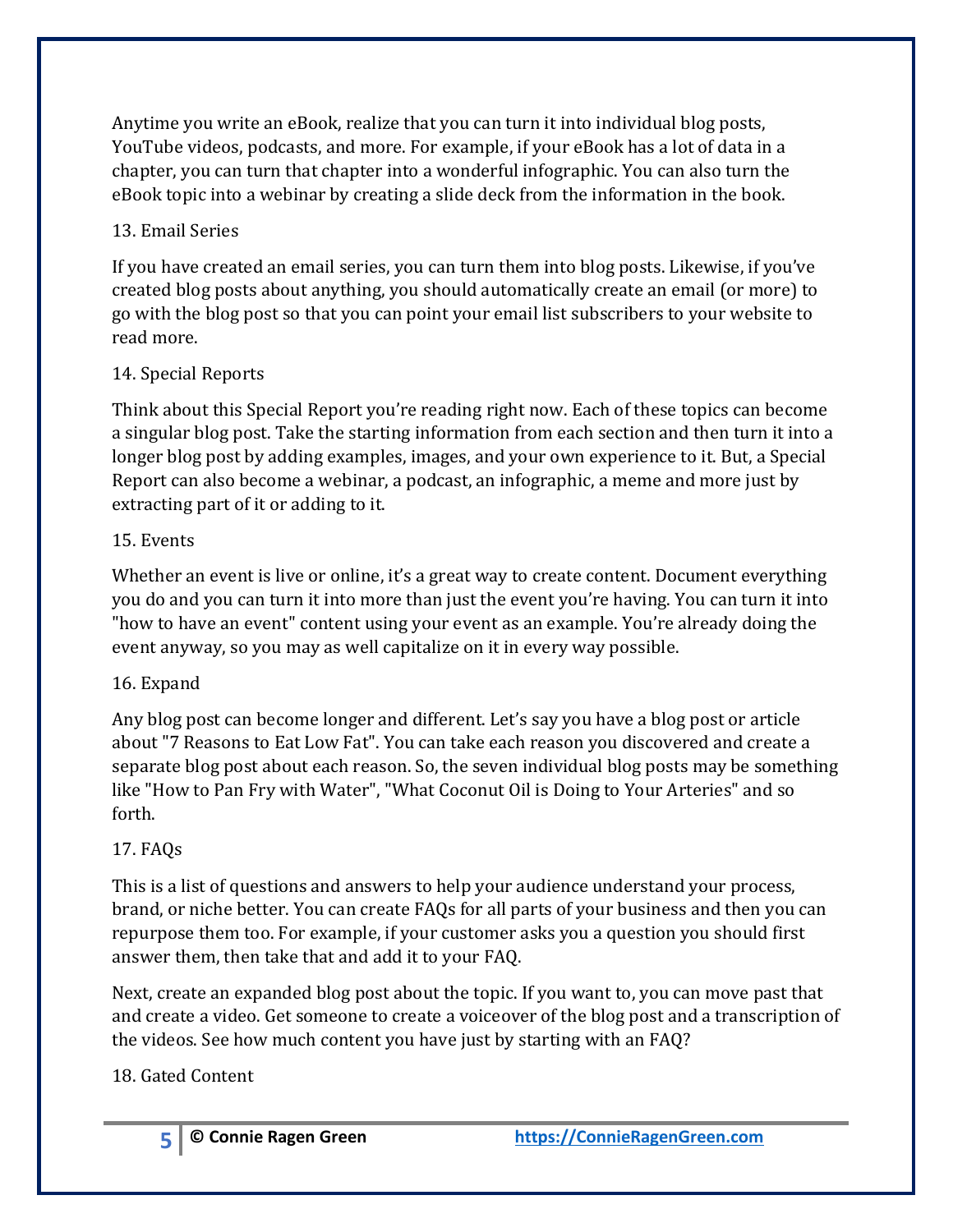One way to pull out the stops in your content, especially long-form content, is that you can allow part of it to be visible publicly while gating the rest. The content that is ungated should stand on its own, but make the reader curious enough to sign up to get the content ungated. What's more is that gated content can be reused and reworked too.

# 19. Graphics

When you create any type of graphic, don't consider it a one-off experience. You can turn that one graphic into separate images that are slightly different for each social media platform. Each platform has different size requirements. The right graphics can be reused and recreated for all platforms. Canva.com has an automatic resizer. You will have to go in and fix each graphic after you resize it so it looks right, but it's fast to do.

# 20. Guest Blogging

Many websites need guest blogs. It can be time-consuming to create unique posts for guest blogging, but it's not hard if you know how to do it. Take a popular blog that you already have on your website and rewrite it. Put it into a new order, change some of the terms, and add different headlines and pictures. Then contribute it to a blog that serves your audience. Your bio will allow for a link back to your website.

# 21. Guides

A great type of content to create is a guide. You can put a guide right on your website that has clickable sections that you lead your audience through. You can also turn the guide on your site into a PDF book. To create a guide, start with a blog post series, then organize those blogs into one page of links with explanations and blurbs of what they'll learn by going through the entire guide. Each section of the guide can also become fodder for social media topics, memes, infographics, and more.

# 22. Images

You probably spend a lot of time and effort (or money) on images for your website, blog, and social media networks. What if you could use these images in many ways? If you create an image for a meme, why not put that image in a report? You can combine some images with text and create an amazing slide deck. Be sure to look at the terms and conditions of all images that you buy so you can be sure that it's okay to reuse them. Some are "one-time" use only.

# 23. Infographics

If you see an infographic with a lot of stats, you can double check that the stats are still correct and create a single blog post for each individual stat mentioned on the infographic. If you create your own infographic from data that you have, you can do the same thing. A good infographic can be the basis of a report, book, or webinar.

# 24. Interviews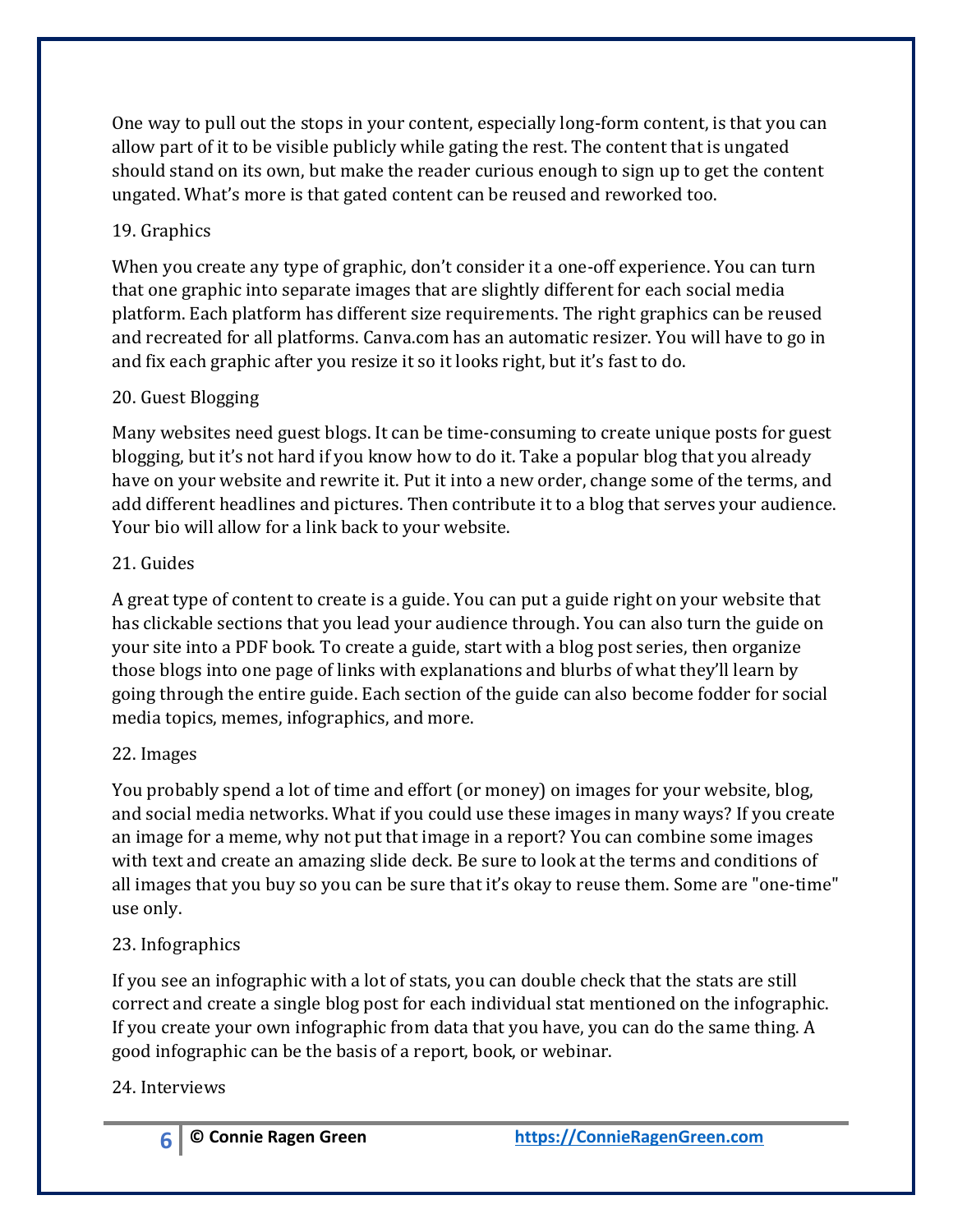If you are interviewed, ask for the file so that you can reuse it and market it. Use portions of the interview in advertisements, blog posts, and even a book. If you interview people, you're in an excellent position to create amazing books, blog posts, articles, case studies and more from each interview or by combining them.

# 25. Let Your Audience Help

A great way to generate more content is to let your audience help. If you write a blog post or social update, ask your audience if they have anything to add to it. With that information, you can update your content or write a whole new blog post with the info provided by your audience. Put a click to tweet link near any stats or interesting lines in your content, then your audience will share it for you.

# https://clicktotweet.com/

# 26. Make Them New Again

Even evergreen content can become outdated if it's about topics that have changed over time. For example, if you wrote a lot of blog posts back when Blab.com was used like a radio platform to stream live to the public, instead of deleting those old posts due to the outdated information, update the information if possible to take advantage of the links that will continue coming in for your content. You can also add images, include a video, and other graphics while you're updating the figures.

# 27. Media Pages

Your website likely has media pages. There is no reason that the information on your media pages can't be repurposed for other aspects of your business. A basic media page includes contact information, your bio or company story, endorsements, links to articles you've written or books you've published, along with a headshot and other relevant graphics like logos and specific vital stats of your business. All of these can be used for other content and vice versa.

# 28. Memes

Every time you see a meme that speaks to your niche or inspires you in some way, use it as the catalyst to create more content such as a blog post. If you look around, there is inspiration everywhere. For example, you might see a meme that says, "You need the inspiration to be able to have aspiration." Would that give you thoughts about how you can incorporate that quote into your content?

# 29. Microblogging

Sites like Twitter only allow a few characters to explain a lot. Yet these sites are very popular and useful. You can repurpose and share a blog post on Twitter by putting in interesting blurb, a link to the post, and a nice graphic that gives some of the major points of the blog post.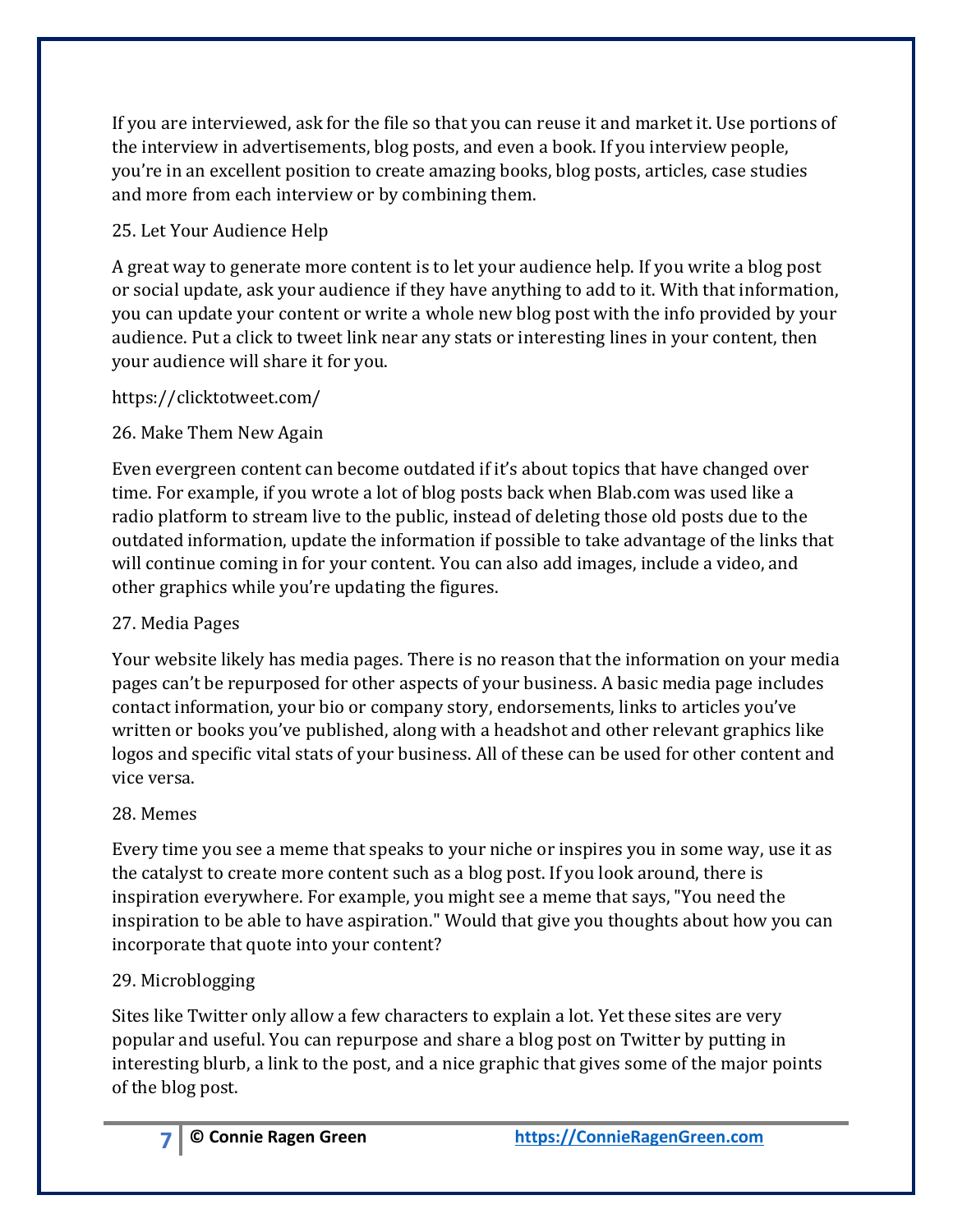#### 30. Mind Maps

Just like you can create infographics with some of your content, you can also create mind maps. Or you can create the mind map first so that you know how you'll use each piece of content and how you'll repurpose it too. Knowing the plans will make repurposing easier.

# 31. Newsletters

If you have a newsletter, you probably are very familiar with repurposing content from your blog to your newsletter. But you can also repurpose your newsletter. If you currently send an email newsletter to your audience using an autoresponder, consider offering it in PDF form. If your autoresponder offers the option, let them host it so it can be shared easily.

# 32. Online Courses

Any of the content you've created already that tells your audience how to do anything can be repurposed into online courses. An online course can be repurposed into a book. A book can be transformed into a speech, a webinar, or a YouTube video. The opportunities are truly endless for what you can do with one piece of content with just a little extra work.

#### 33. Podcasts

When you record a podcast, have it transcribed immediately. You can find people to transcribe your podcasts via various Facebook groups and websites. Just ask your community if anyone knows anyone who does transcription and you're sure to find the perfect person. Right now, the automatic ones don't seem to work without a lot of editing, but that is an option too.

Once it's transcribed, you can pull out parts to create blog posts that expand on what you talked about. You can create reports, books, social media blurb, memes, infographics and more from the content in the transcription.

# 34. Private Label Rights

PLR is content that you purchase that can be reused in many ways. It can be combined with original content that you have created yourself or hired someone to create. It can be repurposed into a different format, and even used as research and rewritten completely. There is no end to what you can do with PLR. A course can become email autoresponder messages. A book can become a course.

# 35. Product Reviews

When you write a product review (especially if it's a product that you can earn money from as an affiliate), it can be turned into so many different types of content. Let's say you write a product review in the form of a blog post about the newest biggest thing that you know your audience will like. You can then link to the product so they buy it. Now you can take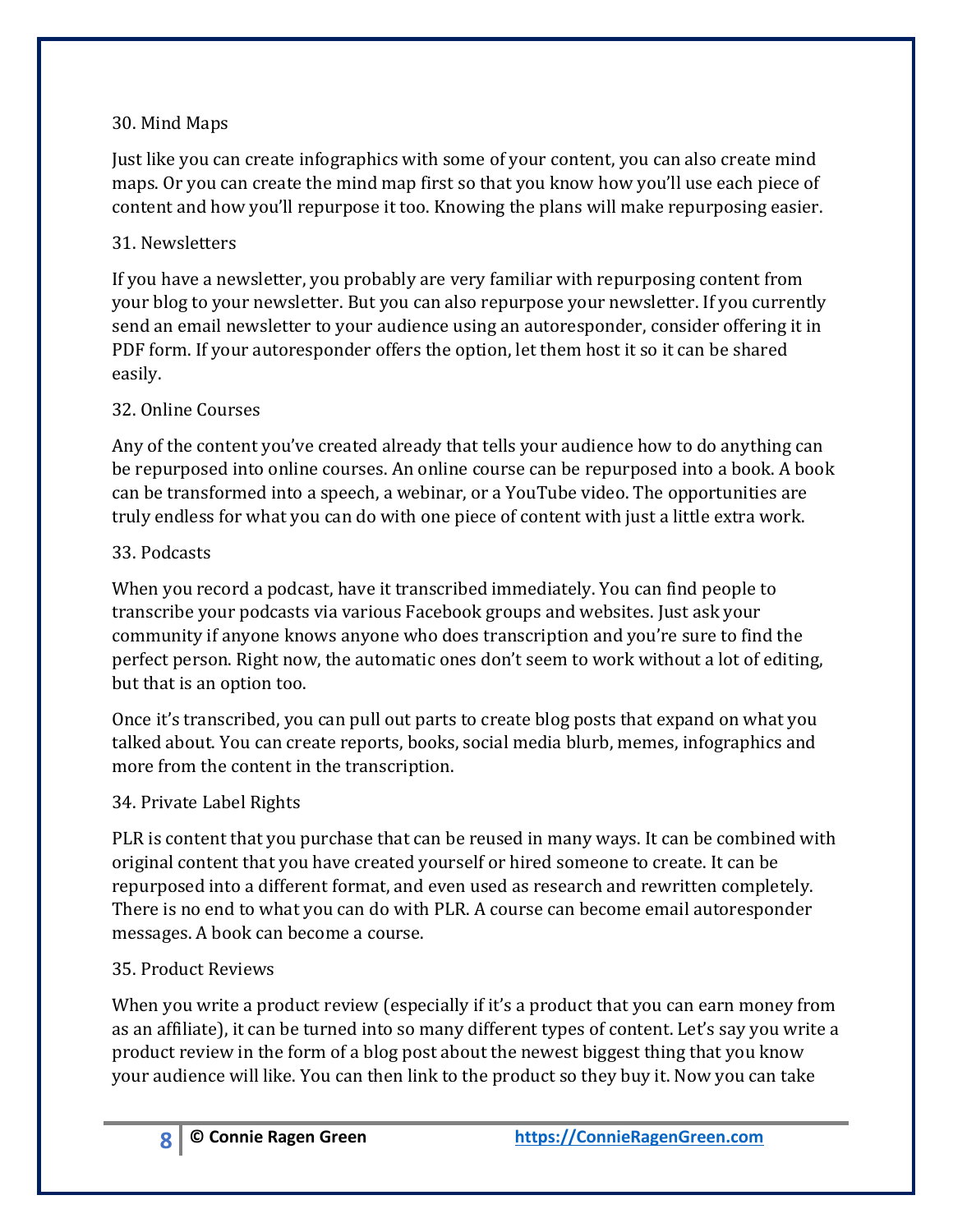that review and make a YouTube video and link to the product in the description box. You can take a part of the YouTube video and make it into a Facebook ad.

# 36. Promote More

Each piece of content you create should be promoted more than once. This is because it has a call to action to it (or should), and if you only share it once a lot of your audience will miss it. Instead, depending on the platform you're using you might want to send that blog post to your email address list, to Twitter, and to LinkedIn by putting a blurb and linking back to the post and telling them what you want them to do. Share it more than once in a day and more than several times in a month - if it's performing, keep sharing.

# 37. Quotes

When you write anything - including a book, a blog post, or other content you've created, you can take a portion of that content to create quotes by you for social media memes. Use the quote to make a meme, then link back to the post or book. There is no reason why you should use other people's "famous quotes" to do this. However, you can use certain wellknown quotes by famous people to create content too.

# 38. Series

Make a series out of it. When you create a series in anything, you open the possibility to repurpose it into a course too. You can also do that vice versa. Take a course, and turn it into a series of some kind print or video.

# 39. Slide Decks

Literally any content you create (whether it's an article, blog post, or book) can be used to create a slide show. That slide show can be used for a presentation, a webinar, a live event, and to upload to SlideShare.net - which is now owned by LinkedIn.

You can also do it vice versa. Any presentation that you create can be the start of a book, comprise one or more blog posts, be used as information for more in-depth products, or other types of content.

If you make it a habit to turn everything into slides, you'll be able to reuse that content more easily.

# 40. Social Media Updates

When you create any type of content - whether it's free information or paid information, use social media to update your community about that content. It always helps to use some blurb from the content, then links to the rest of it on your own internet property such as your website. But, if you come up with a great social media update that isn't tied to a blog post yet, you can also make that into a blog post. You can literally get ideas from anywhere.

# 41. Speeches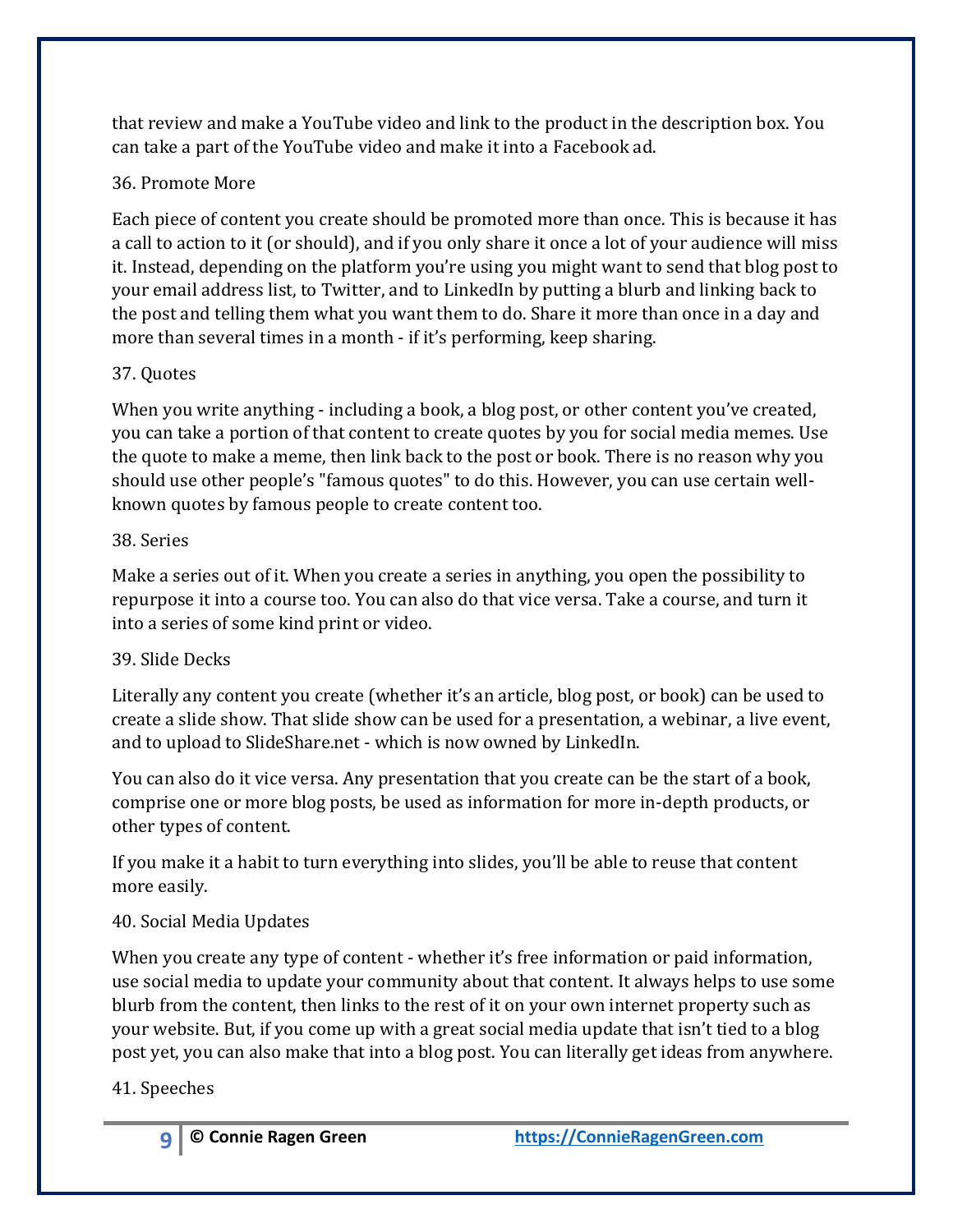It might seem scary to give a speech, but you probably already have content that can be turned into an amazing speech or talk. Look through your old blog posts, eBooks, and even private label rights content for great information to use. If you write a speech from scratch, that speech can be repurposed into blog posts, presentations, courses, and more.

# 42. Spin It

Any content you've already created can always be rewritten in a different way, or reproduced in a different form than it is currently in. Think of television ads, then go look at a magazine to find ads. Often the TV ads are also used in the magazine in the form of pictures and text. You can do the same thing with every piece of content you have. Often it helps to ask another person to do it for you, because they will view it with fresh eyes.

# 43. Stages in the Buying Cycle

Learn the stages your customers go through to make a purchase. Ensure that you have created content for them at each stage that helps them make the right decision. The basic buying cycle looks like this: awareness, research, evaluation, comparison, decision. You'll never run out of ideas if you can repurpose the research you've created for your sales page (for the item you want them to buy) into blog posts, articles, videos, newsletter info, tutorials, reviews, and so on.

# 44. Stories

Remember to tell your brand story and your customers' stories within your content. Tell those stories in many ways. Tell them via your about page, through your blog posts, a book, on media pages, and on social media. You only need to collect the facts once, then add to the story as you go to make it go further.

# 45. Testimonials

When you get a testimonial from a customer or client, you can use these in numerous ways. Put them on your sales page, put them on your LinkedIn profile, make memes with them and share them on social media. Every testimonial should be shouted out. In fact, when someone gives you a testimonial, ask them if they'd like to do a case study interview with you too.

# 46. Transcriptions

Anything you do with audio should be transcribed to create text-based content. Put the transcription under the video for people who don't want to listen. Put the transcription into a PDF file to allow them to download it. Edit the transcription so that it gives the information and teaches the details into blog post or article form instead of a transcript.

# 47. Tutorials

A useful type of content to create are tutorials. You can make them in a variety of ways. You can record a video, record your desktop, or you can write it in text with images to show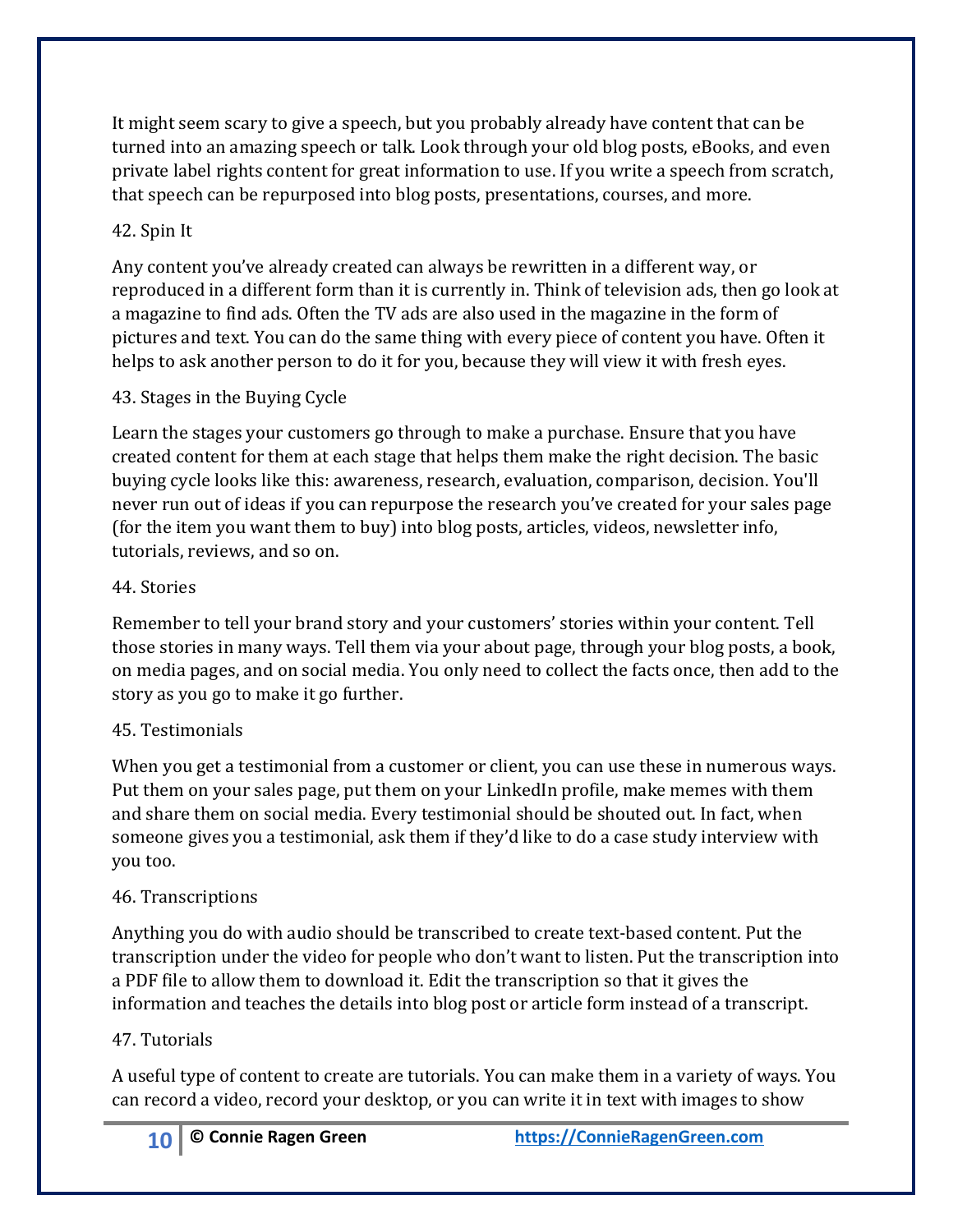what to do. Once you create one, you can easily create the others - especially if you go into each content-creation adventure with the idea that you're going to repurpose and change formats of the content.

#### 48. Upload to Other Sites

Take what appears on your website, and upload it to these sites. Contribute guest blog posts by rewriting another popular post so that it seems unique. You can check uniqueness by running it through Copyscape if it's in print.

#### 49. Videos

You know that you can turn any text-based content into a video, but you can also turn any type of video you make that has voice content into a text-based product. Another way to use video is to take portions of the video to create marketing and advertising videos and images. Video gets a lot more engagement than just text alone.

#### 50. Visual Content

We've talked about videos and images, but let's get more specific. Social sites like Instagram and Pinterest are visual in nature. No matter what type of business you have, if you can create visual content that gets your point of view across, then you should use it on those networks and within your blog posts, eBooks, and other content to make it more appealing.

#### 51. Voiceovers

Any videos that you create will be even better with a voiceover. You can hire someone from Fiverr.com to create an amazing voiceover for any video that you have. For example, while a musical recipe for YouTube is interesting to watch, if you added a voiceover explaining what you're doing better and place that on your blog, it'll get a lot of attention. You can also get someone to record each blog post that you've written so that you can add an option to listen to the post instead of reading it.

#### 52. Webinars

A great way to create a lot of content is to host regular webinars about topics that your audience is interested in. This creates an easy way to record the content in an hour that can be used to create a transcript and multiple blog posts. It could even be the start of a great eBook or information product.

# 53. White Papers

A white paper is an in-depth report focused on a problem and the solutions to that problem.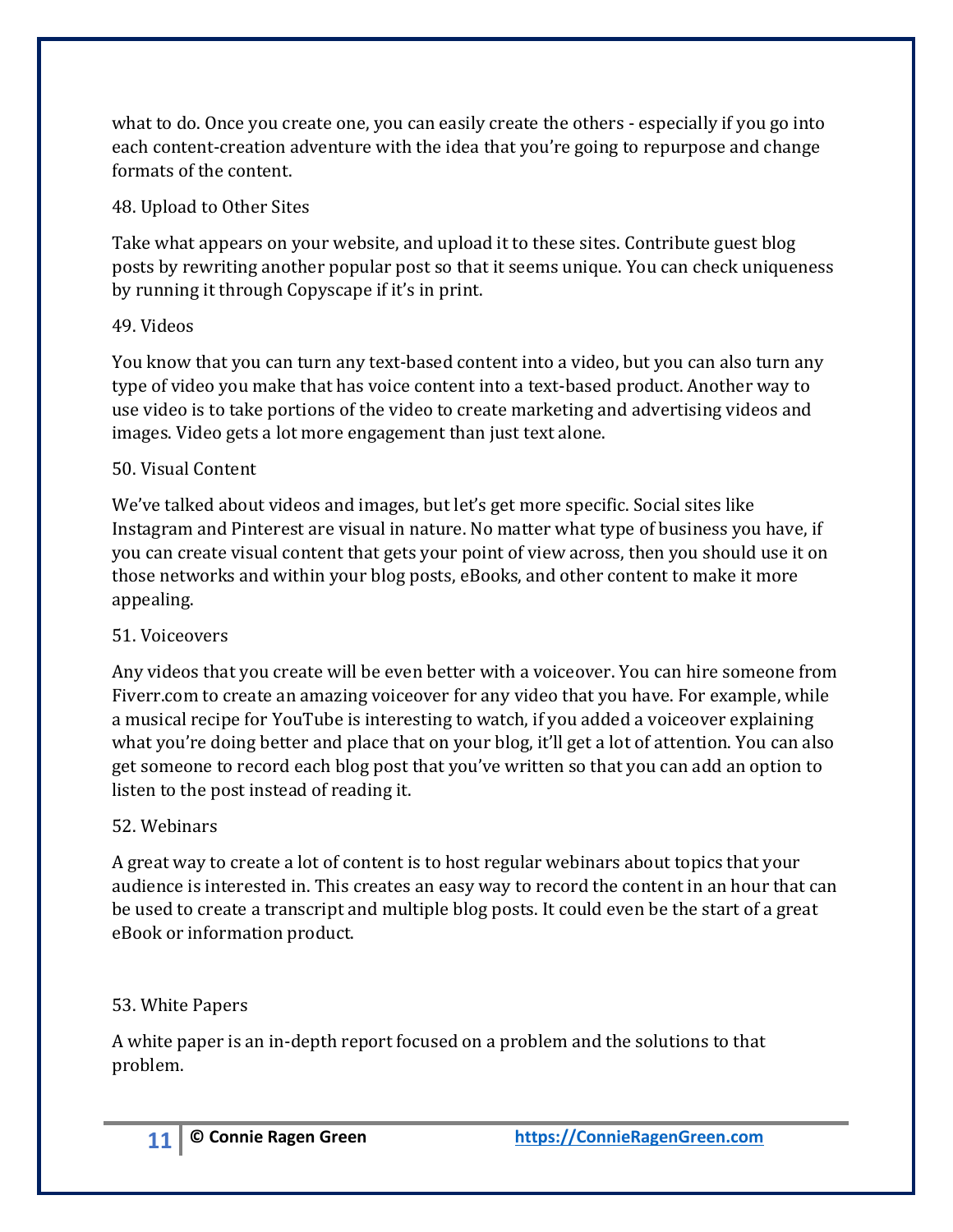The white paper persuades the audience to choose the solution you offer, even while presenting information about other solutions out there. By comparing what's out there with what you offer, you can promote your products and/or services in a way that appears very informative and authoritative without being "salesy."

White papers can be created from a combination of blog posts, images, excerpts from books, case studies, and more. Don't forget if the white paper comes first, it can also be repurposed into other types of content as mentioned.

Everyone learns differently and likes to consume content in different forms. Some people like looking at and using all forms of content to help them develop a better understanding of a topic. That's why when you buy a text book, you usually get access to the content repurposed in different ways such as via online tests, flash cards, and video explanations of hard-to-understand concepts.

If your customer doesn't see your content on your blog, they might see it on social media or a site like SlideShare.net, which will ultimately bring them to your website and help them get on your email list. You should repurpose and recreate every single bit of content that you create in every single way you can imagine. By doing this, you're going to have neverending content available to promote your business.

# **Now It's Time to Get Started!**

If you want to get started repurposing content, begin with the content you have now. Turn your blog posts into audio versions. Turn your books into an e-course. Turn what you already have into something new. When you do redo it, you want to add a little more, just to make it a little different so that it stands out.

For example, if you want to take a blog post and turn it into a slide deck, add some new images to help explain the points. Expand each point by taking it a little further so that you can get your point across in the slide show. By thinking about each point as if you're going to talk about it to a group of people, you can use more examples and samples to get the point across.

Review your content, your blogs, your books and your videos. By looking at them over again, you will get ideas to repurpose them. Pick your most active content to repurpose first. The reason is that it's already proved to work. Once you've done that, you can move on to content you believe is great but isn't getting enough response.

After you do that, focus on repurposing the moment you start creating content. That way you already have a plan for each piece of content you create to repurpose it and put it to work for you right away.

To Your Repurposing Success!

**Connie Ragen Green**